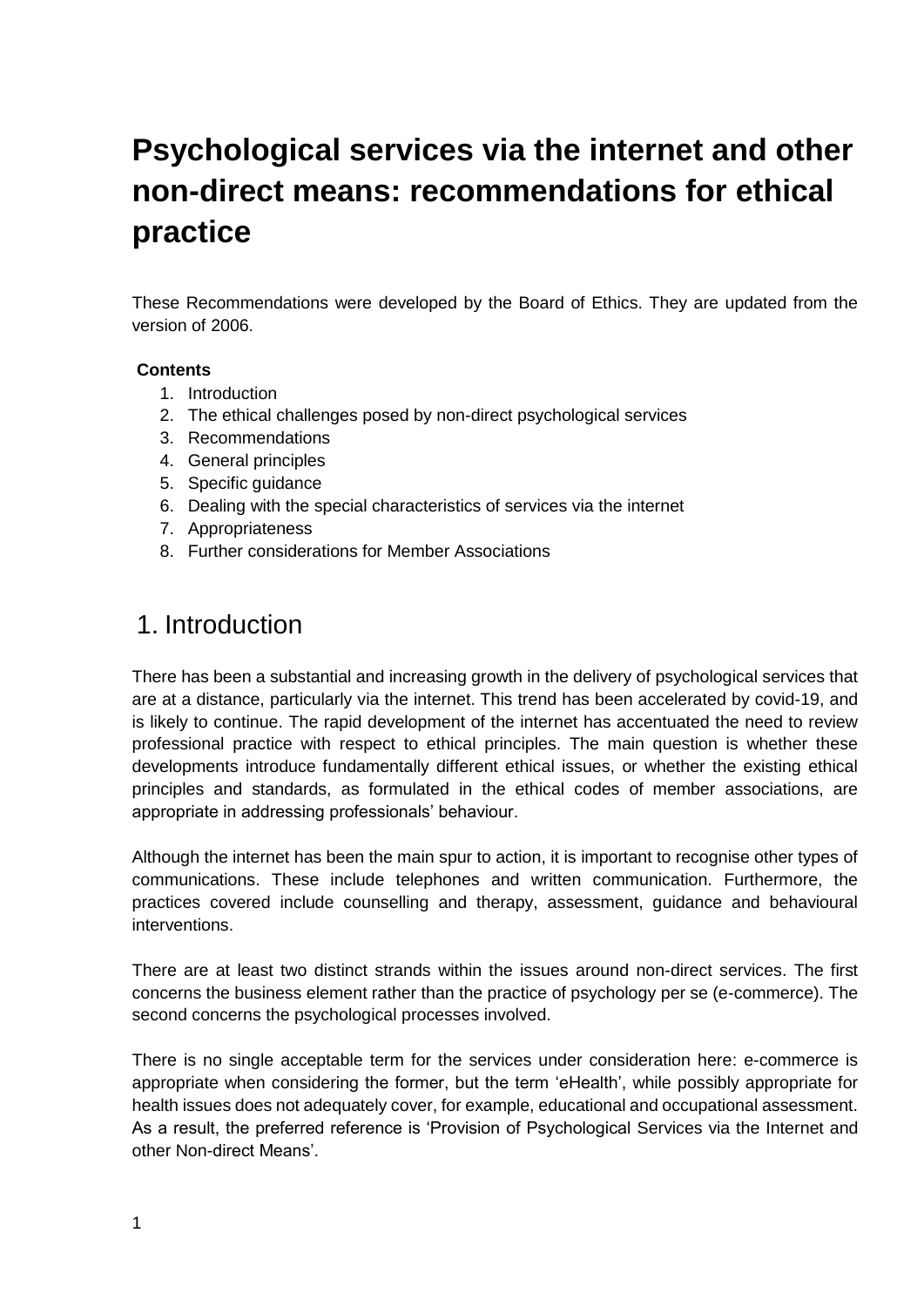# 2. The Ethical Challenges Posed by Non-direct Psychological **Services**

#### **Several challenges are considered in this guidance:**

Impoverished communication. That is, nuances of facial expressions, speech and body language are all less available when working remotely. This can affect the development of the clienttherapist relationship and the psychologist's ability to assess the client, and particularly to assess risks.

Security considerations. Establishing the identity of both client and psychologist is different when working via the internet. Remote working also raises problems concerning the security of clinical data.

Competencies and evidence. Few, if any, psychologists have been trained to work via the internet and few have much experience of working in this way. Similarly, few clients are used to receiving services in this form, and so may be hesitant or anxious. Furthermore, it cannot be assumed that psychological assessment or therapy methods developed and evaluated for use in face-to-face settings are automatically applicable for use remotely. Member associations should consider the ethical benefits of supporting training on these issues for their members.

Cross-national issues. A potential benefit of internet-based services is the ability to provide services to clients who may be far away from the psychologist and perhaps in a different country. However, working across national boundaries raises possible questions concerning cultural differences and expectations, and possible differences in legal obligations.

### 3. Recommendations

- 1. Each EFPPA member Association should produce a statement which addresses the ethical issues concerned with the provision of psychological services on the Internet or at a distance.
- 2. This statement should be related to the Association's Ethical Code.
- 3. The statement should comprise the following principles and specific guidance; an Association may add to these but their guidance should not be in conflict with this statement.
- 4. Each Association should publicise its guidance and review its operation at regular intervals.
- 5. Member associations should support research in this field and provide information on available evidence.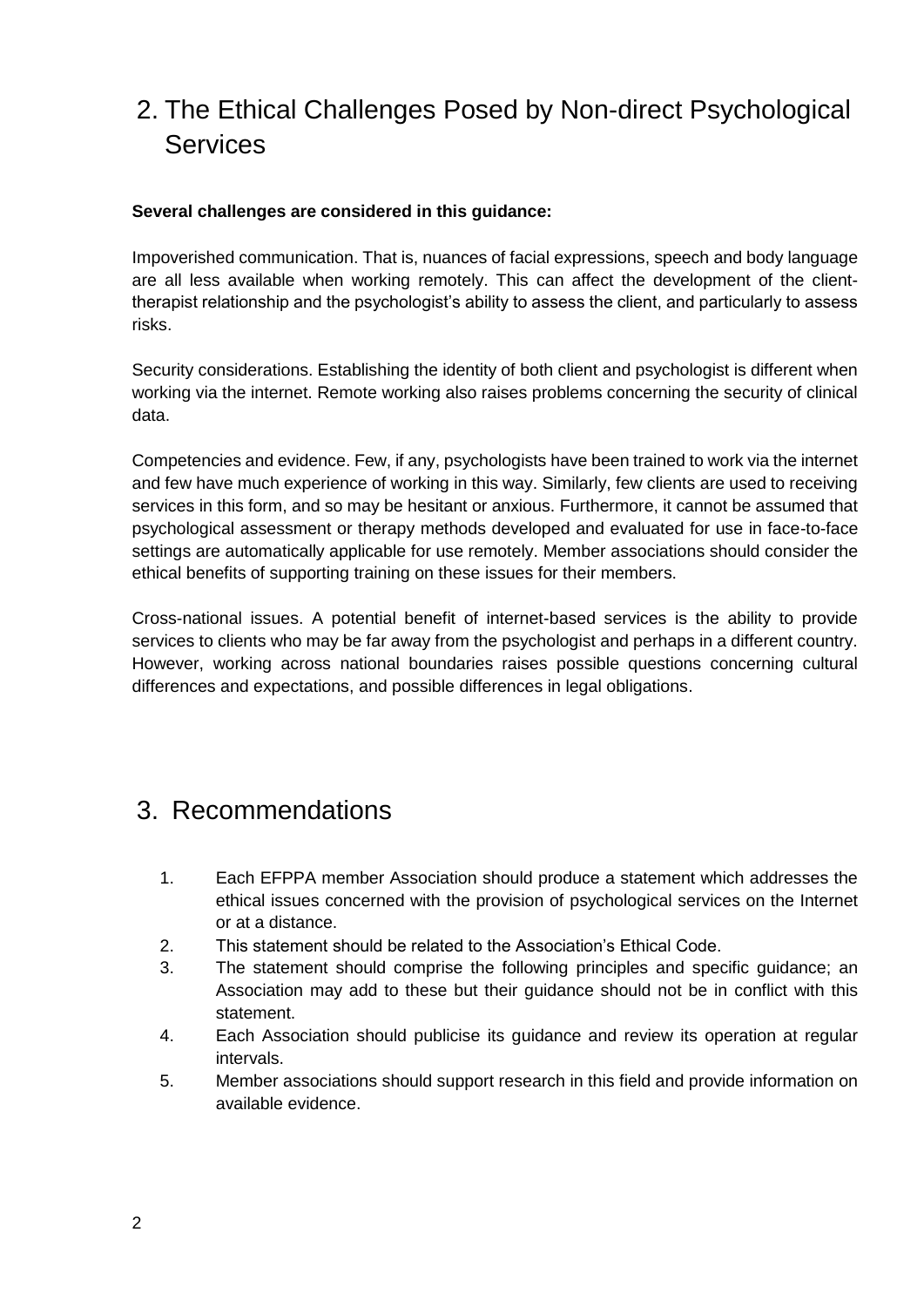# 4. General Principles

- 1. The ethical dimensions of professional practice as a psychologist are the same whether such practice is in person or at a distance, whether via the Internet or some other nondirect means.
- 2. The same ethical principles apply as are specified in the EFPA Meta-code apply, namely:
	- Respect for a person's rights and dignity
	- Competence
	- Responsibility
	- Integrity
- 3. Implementation of these principles, and adherence to the standards within the Meta-code requires reflection by the psychologist with respect to means of service delivery.
- 4. There is a particular requirement for careful reflection on ethical practice when the psychologist is engaging in a new means of delivery of a service, especially where experience is lacking on the specific ethical questions and dilemmas associated with that type of service delivery.
- 5. Each medium poses its own specific profile of characteristics, and hence of ethical challenges, including the degree of appropriateness of any particular form of psychological practice.

# 5. Specific Guidance

#### **Each Member Association should offer specific guidance as follows:**

### 5.1 Security

#### 5.1.1 Identity of the psychologist

The psychologist can make use of the internet to establish an online presence and offer services. The threshold is however very low for anyone to do so, whether or not they are qualified. The psychologist should therefore make sure they are easily identified as a trained professional.

- 1. The psychologist should have a means to verify their identity, including specification of a physical location.
- 2. Member associations should develop web links to facilitate identification of websites as belonging to members registered with the Association and/or other official registers.
- 3. Psychologists should be required to specify their membership of the Association, and any relevant statutory body.
- 4. Where a service is provided by more than one person, this should be specified, including the codes, professional backgrounds and identities of staff.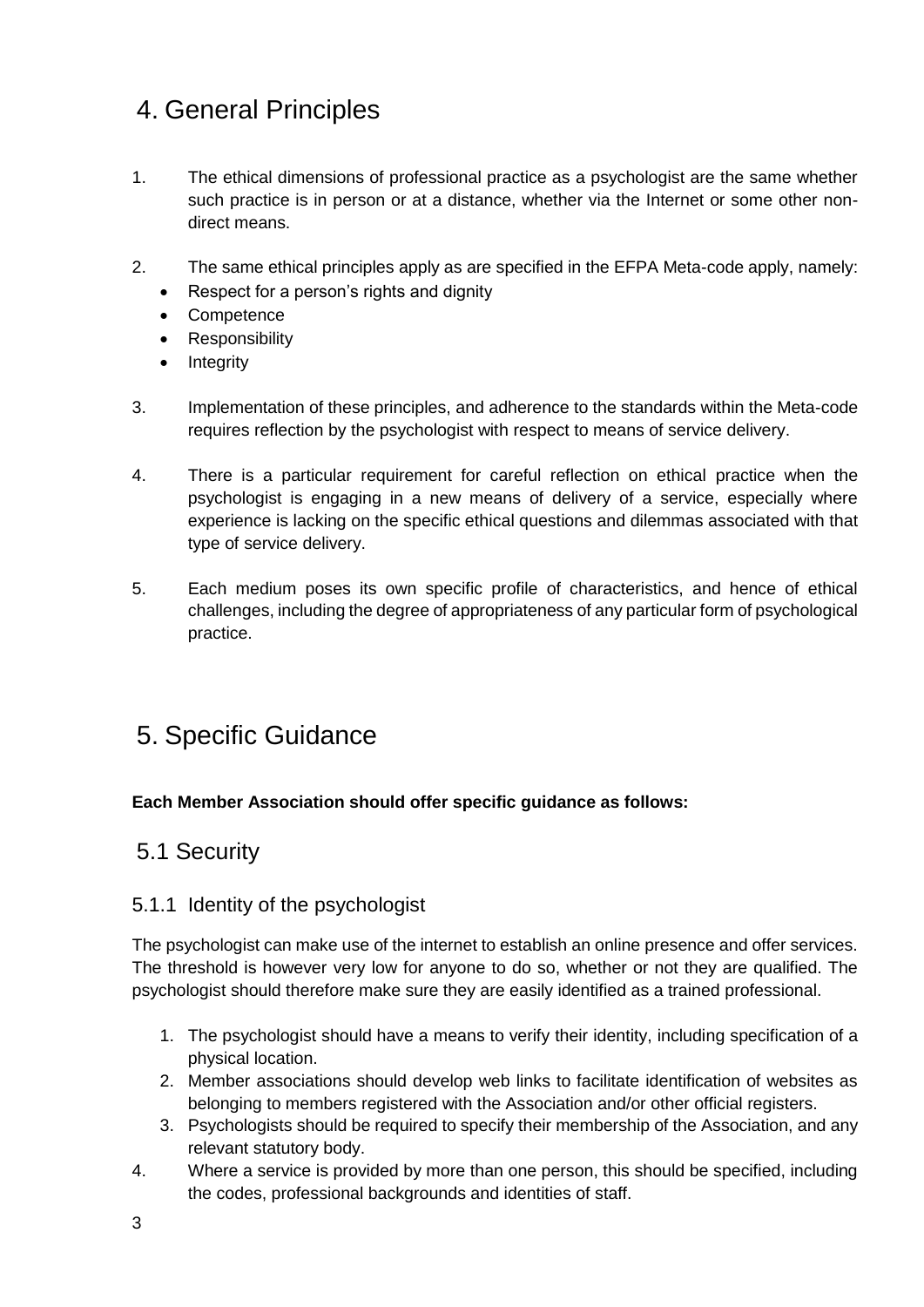### 5.1.2 Identity of client / users

- 1. A clear identification of the user should normally be required.
- 2. Anonymity of the user may be appropriate in some circumstances, for example in some crisis services and some non-complex interventions like relaxation methods. But in such cases it is incumbent upon the psychologist to take extra care and recognise the increased difficulty in determining the user's vulnerability and legal status, particularly with children. Offering anonymity may sometimes be beneficial by reducing thresholds to seeking help from the psychologist. In those circumstances, special caution should be exerted.
- 3. Psychologists should be cautious about the limits of the services that might be offered to anonymous clients.
- 4. Psychologists should take particular care to gain informed consent when working nondirectly.
- 5. Psychologists working with children and other vulnerable clients should be cautious in ensuring that safeguards are no less than those normally required, e.g. ensuring that parental permission is clearly given and is verifiable.

#### 5.1.3 Protection of the transaction

- 1. Psychologists should be advised on the security of transactions, including the choice of software for internet consultations, financial transactions and the sharing of psychological and personal information.
- 2. There should be maximum security on any internet site, telephone line or other medium, including the use of encrypted services.
- 3. There should be regular reviews and upgrading of levels of security.

### 5.2. Confidentiality

- 5.2.1 Recognition of limits
	- 1. Psychologists should be advised to inform users of any relevant legislation on data protection, records, the communication of information and limits to confidentiality, e.g. where records are subpoenaed.
	- 2. They should clarify with users what records they are keeping, and the user's rights regarding these.
- 5.2.2 Maintenance of records
	- 1. Associations should advise their members to maintain appropriate records (including backups) and that these be kept securely.
	- 2. Psychologists should be aware when interacting electronically that registration and storage of information can be carried out by both parties.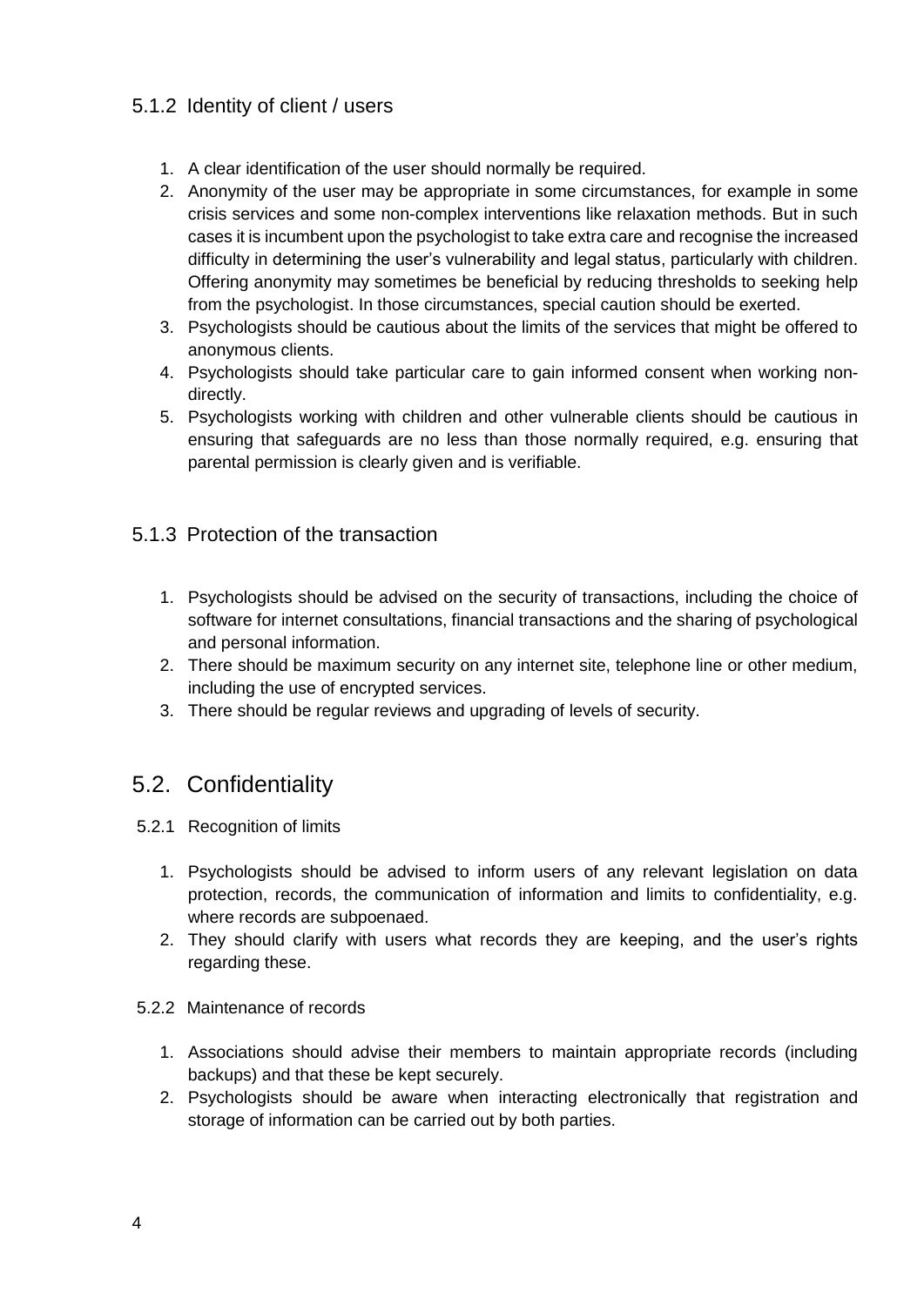# 6. Dealing with the special characteristics of services via the Internet

While these characteristics are largely specific to the internet, they may be shared in modified form with other means of practice at a distance.

#### **Associations should advise their members to specify the following characteristics.**

- 1. Whether services are provided in synchronous ('real time', e.g. online video consultations) or asynchronous (e.g. by e-mail).
- 2. That all services are under the supervision of a psychologist, whether by direct communication or by automated response.
- 3. Turnaround time e.g. by e-mail.
- 4. The country of location of the psychologist.
- 5. The implications, including potential disadvantages, of offering a service outside a national boundary.
- 6. Recommendations and/or arrangements for appropriate training on IT, security aspects, special handling and cautions and limits regarding new methods, such as virtual reality (VR) and artificial intelligence (AI) procedures and settings.
- 7. Requirements for psychologists ensuring sufficient CPD in new areas and recommendations on supervision and peer supervision/intervision.
- 8. The need to ensure suitable working environments and to protect against excessive screen time, both for the health of psychologists as for the quality of the services they are providing.
- 9. There are particular challenges for psychological assessment and for monitoring clients' progress. This is especially important, for risk assessment, especially where there are risks of self harm and suicide, and when working with children.
- 10. There are further specific challenges in relation to the use of psychological tests when these have not been developed or evaluated for the intended medium or use.
- 11. Arrangements are needed for the secure holding and appropriate sharing of clinical data. Also, there should be secure and ethical procedures for the disposal of data when necessary.
- 12. Member associations should consider supporting psychologists to be aware of relevant cross-national ethical issues and legal regulations when appropriate.
- 13. Psychologists should be prepared to assist users/clients who may be reluctant or anxious about engaging with online services and should provide alternatives if possible.
- 14. Psychologists should clearly separate private communication and accounts from professional communication in every aspect (accounts, computers or profiles, address book, storage and so on). They should never use public computers for their service.
- 15. Informed consent is needed for the storage and any recording of the service by the client or the psychologist.
- 16. Psychologists should consider the potential benefits of arranging face to face sessions at the beginning and on some occasions during the course of a series of non-direct contacts.